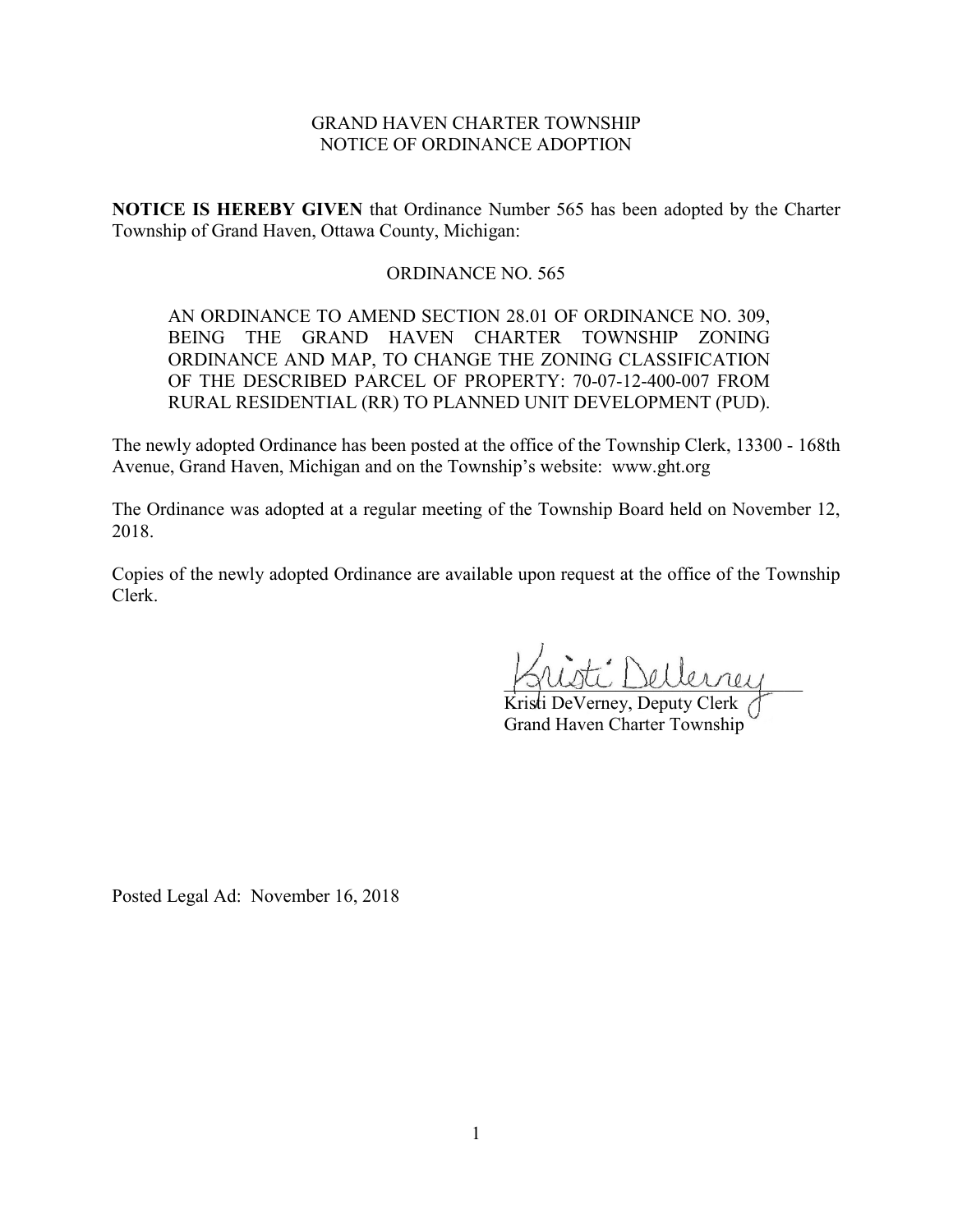### **ORDINANCE NO. 565**

#### **ZONING MAP AMENDMENT ORDINANCE**

AN ORDINANCE TO AMEND CERTAIN PORTIONS OF THE ZONING ORDINANCE AND MAP OF GRAND HAVEN CHARTER TOWNSHIP, OTTAWA COUNTY, MICHIGAN FOR THE PURPOSE OF REZONING CERTAIN LANDS FROM THE RURAL RESIDENTIAL (RR) DISTRICT TO THE PLANNED UNIT DEVELOPMENT (PUD) DISTRICT.

GRAND HAVEN CHARTER TOWNSHIP, COUNTY OF OTTAWA, AND STATE OF MICHIGAN ORDAINS:

Section 1. Amendment. The Zoning Ordinance and Map of the Charter Township of Grand Haven, Ottawa County, Michigan, the map being incorporated by reference in the Zoning Ordinance for the Charter Township of Grand Haven pursuant to Chapter 3, shall be amended so that the following lands shall be rezoned from the Rural Residential District (RR) to the Planned Unit Development District (PUD). The lands are in the Charter Township of Grand Haven, Ottawa County, Michigan, and are described as follows:

PARCEL NUMBER: 70-07-12-400-007

THE NORTH 580 FEET OF THE SOUTH 910 FEET OF THE EAST 90 ACRES OF THE SOUTHEAST 1/4 OF SECTION 12, TOWN 7 NORTH, RANGE 16 WEST, GRAND HAVEN TOWNSHIP, OTTAWA COUNTY, MICHIGAN, AND BEING MORE PARTICULARLY DESCRIBED AS FOLLOWS: COMMENCING AT THE SOUTHEAST CORNER OF SAID SECTION 12; THENCE NORTH 00 DEGREES 04 MINUTES 56 SECONDS EAST, ALONG THE EAST LINE OF THE SOUTHEAST 1/4 OF SECTION 12, A DISTANCE OF 330.00 FEET TO THE SOUTH LINE OF THE NORTH 580 FEET OF THE SOUTH 910 FEET OF THE SOUTHEAST 1/4 OF SECTION 12 AND THE POINT OF BEGINNING OF THE HEREIN DESCRIBED PARCEL OF LAND; THENCE NORTH 88 DEGREES 46 MINUTES 29 SECONDS WEST, ALONG THE SOUTH LINE OF THE NORTH 580 FEET OF THE SOUTH 910 FEET OF THE SOUTHEAST 1/4 OF SECTION 12, A DISTANCE OF 1512.67 FEET TO THE WEST LINE OF THE EAST 1/8 OF THE WEST 1/2 OF THE SOUTHEAST 1/4 OF SECTION 12; THENCE NORTH 00 DEGREES 09 MINUTES 22 SECONDS EAST, ALONG THE WEST LINE OF THE EAST 1/8 OF THE WEST 1/2 OF THE SOUTHEAST 1/4 OF SECTION 12, A DISTANCE OF 579.99 FEET TO THE NORTH LINE OF THE SOUTH 910 FEET OF THE SOUTHEAST 1/4 OF SECTION 12; THENCE SOUTH 88 DEGREES 46 MINUTES 29 SECONDS EAST, ALONG THE NORTH LINE OF THE SOUTH 910 FEET TO THE SOUTHEAST 1/4 OF SECTION 12, A DISTANCE OF 1511.92 FEET TO THE EAST LINE OF THE SOUTHEAST 1/4 OF SECTION 12; THENCE SOUTH 00